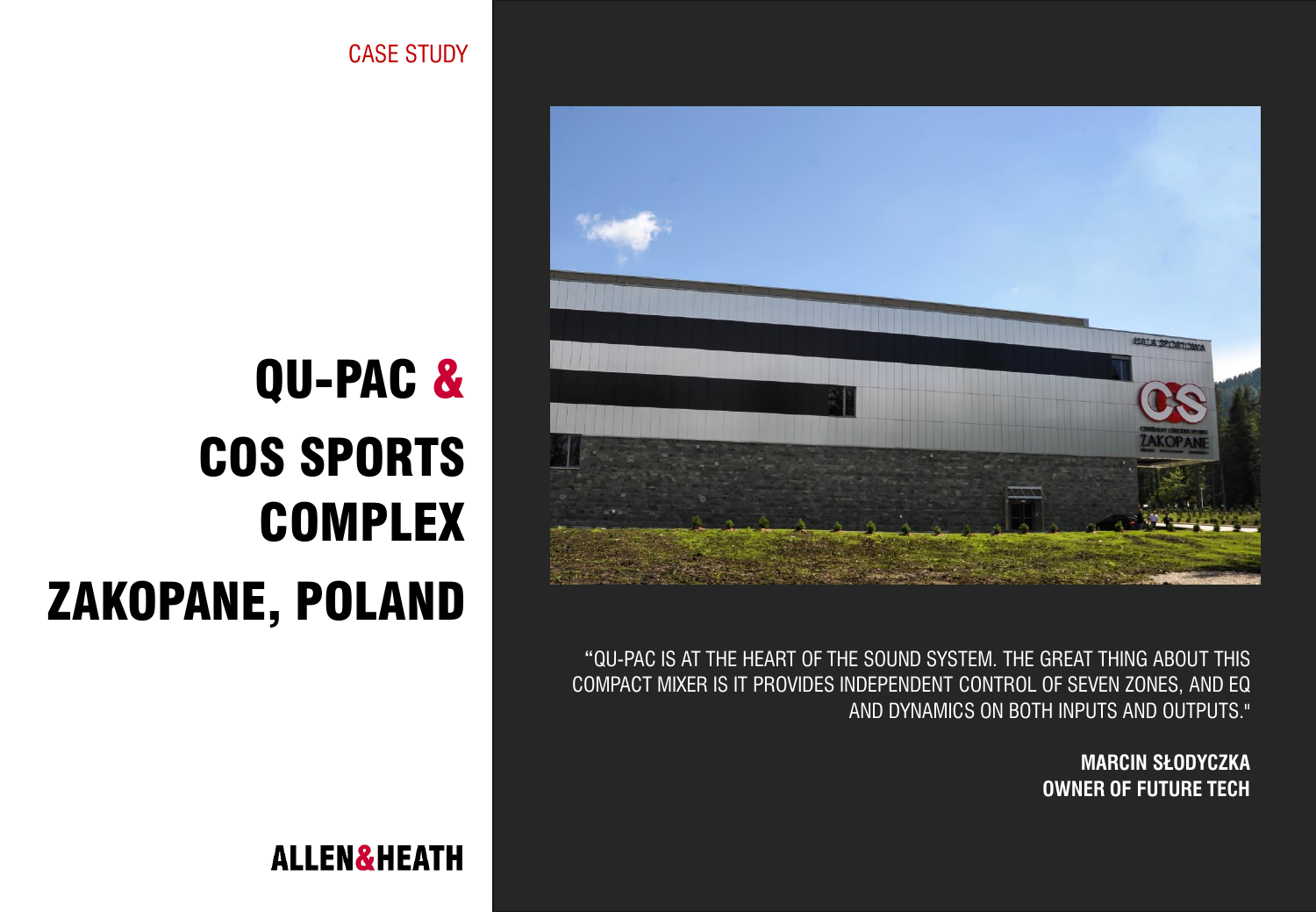

## QU-PAC & COS SPORTS COMPLEX ZAKOPANE, POLAND

## **The Requirement**

Situated in Zakopane, the Cos centre has built as a training centre for Poland's Olympic athletes.The facility includes a 46m x 28m main hall, 15m climbing wall, running track, gym, judo training room, wrestling training room and fitness hall.

Zakopane-based installer, Future Tech, was appointed to install a sound reinforcement system to meet the Cos centre's audio needs.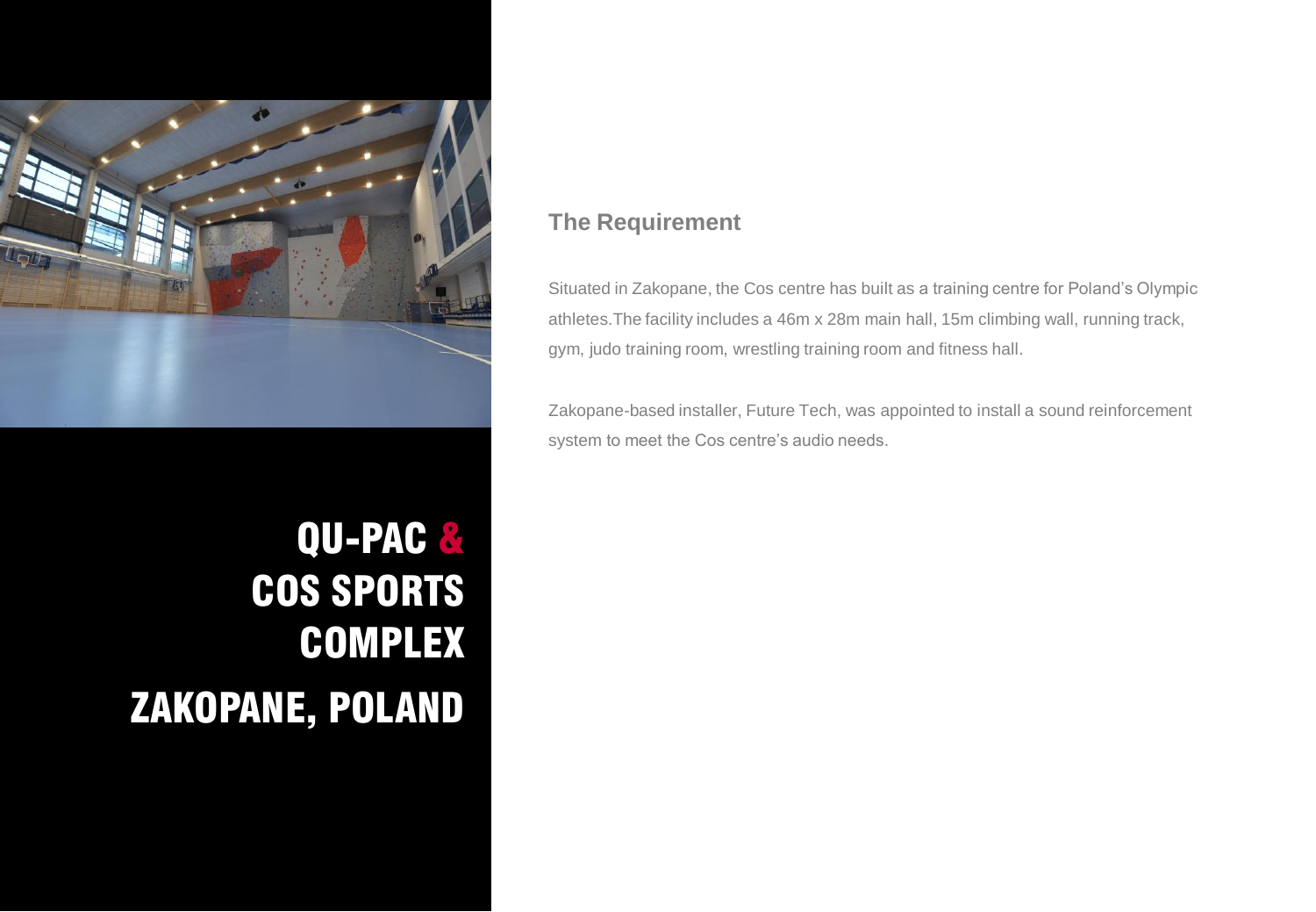## **The Solution**

Future Tech selected an Allen & Heath Qu-Pac digital rackmount mixer as the heart of the installation, managing microphones for announcements, coaches' commentaries and music playlists.

The Qu-Pac provides independent control over seven zones, with EQ and dynamics on both inputs and outputs. There are preset buttons and three access levels (Basic /User / Admin), making the system accessible to both non-technical users and sound engineers. The Qu-Pac is connected to the centre's network, allowing remote control of individual zones using a tablet or smartphone.